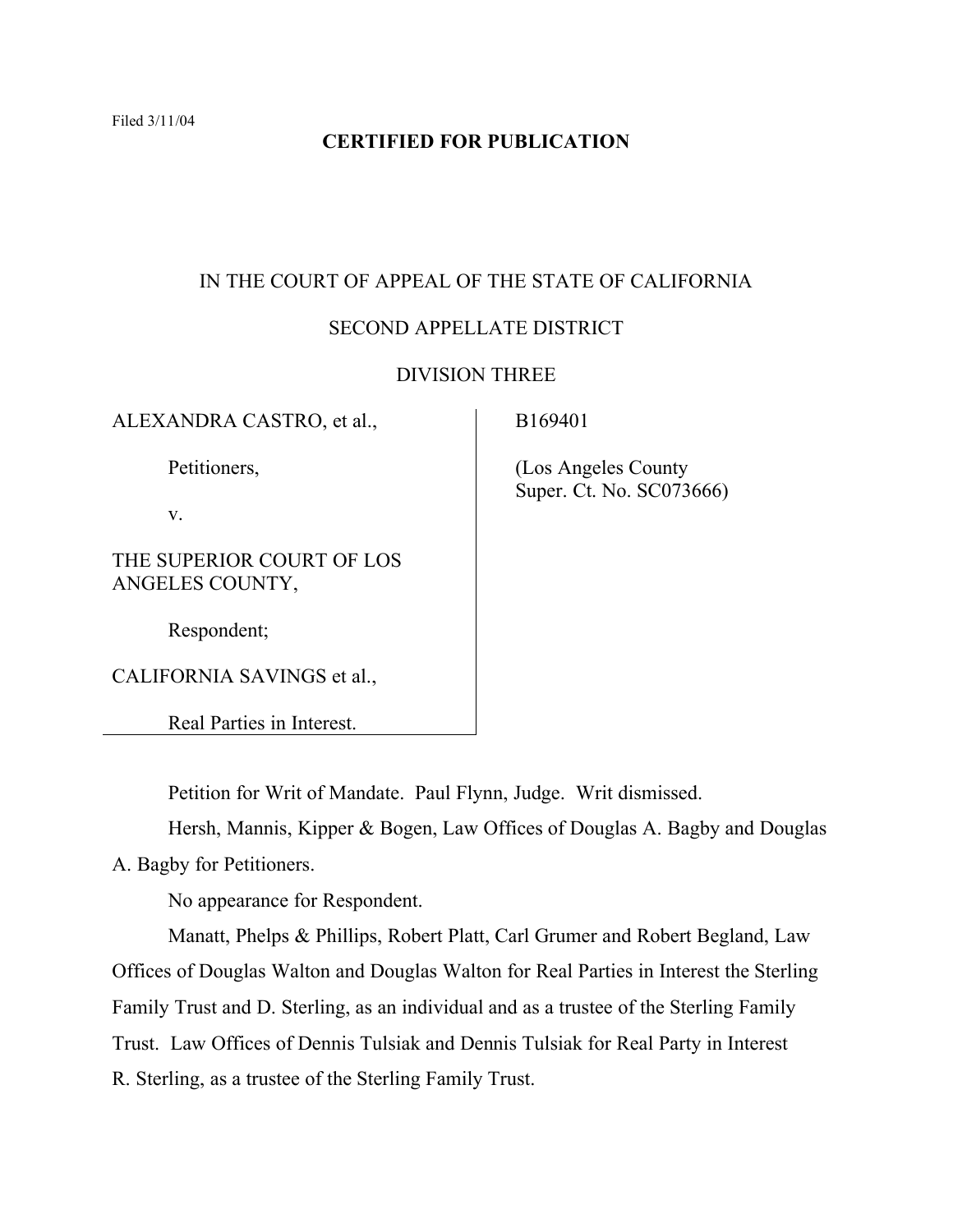In this case we must decide whether a party moving to expunge an improperly recorded lis pendens is entitled to attorney fees as a "prevailing party" under Code of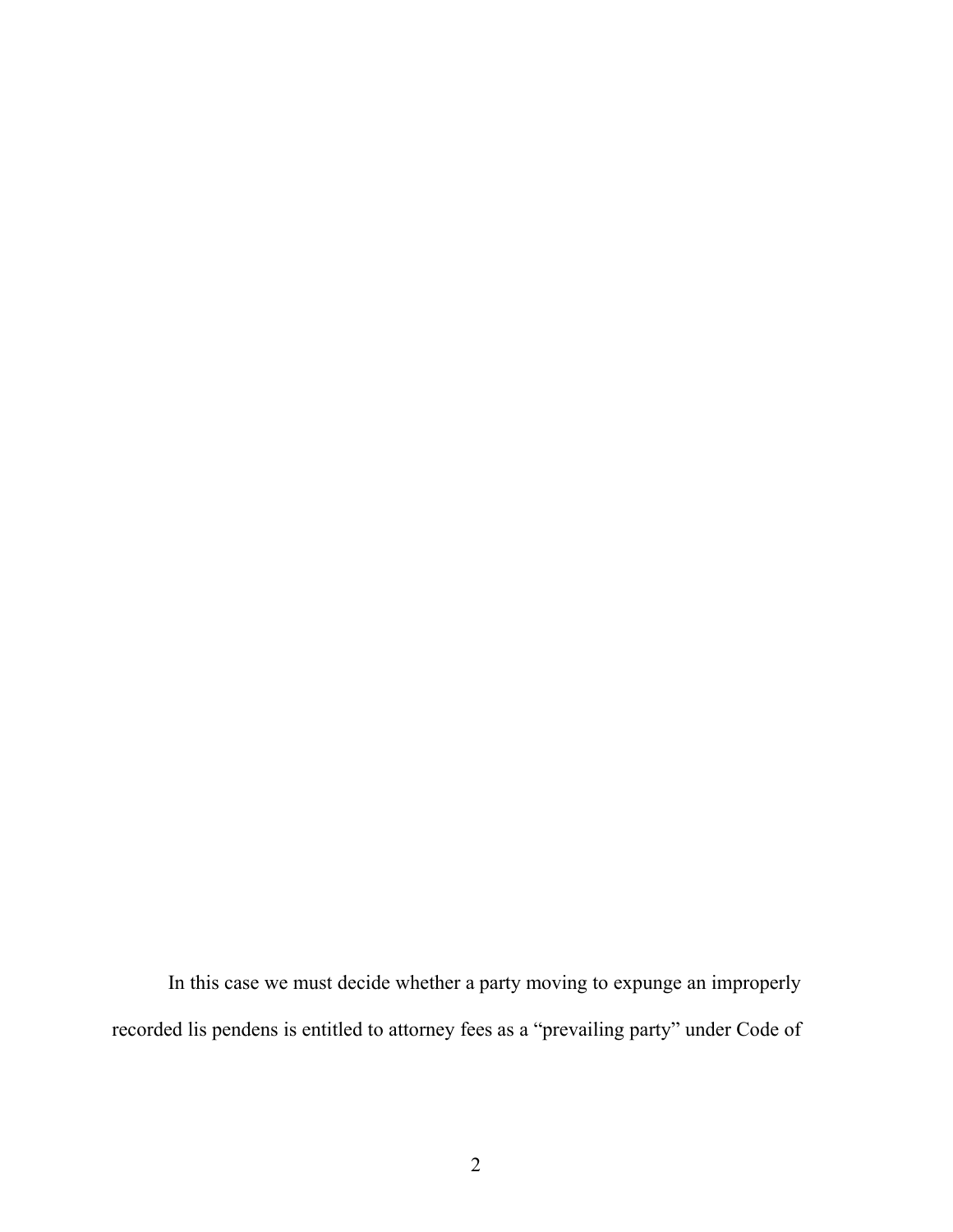Civil Procedure section 405.38**1** when the lis pendens is withdrawn before a ruling on the motion. We conclude that the withdrawal of a lis pendens while a motion to expunge is pending does not automatically preclude recovery of attorney fees to the moving party. Rather, we adopt a practical approach to determine the prevailing party based on the trial court's determination of which party realized its objectives in the proceeding. Such a determination requires the trial court to consider the merits of the motion,**2** and whether the lis pendens claimant acted with substantial justification in withdrawing the lis pendens, or whether, in light of all of the circumstances, the imposition of fees would otherwise be unjust.

The record reveals that the trial court believed it could not award attorney fees to petitioner Alexandra and Edith Castro (collectively, the Castros) under section 405.38 when real parties in interest California Savings, The Sterling Family Trust, R. Sterling, as a trustee of the Sterling Family Trust, and D. Sterling, as an individual and trustee of the Sterling Family Trust (collectively, the Sterlings), had withdrawn the lis pendens before a

**<sup>1</sup>** Code of Civil Procedure section 405.38 provides: "The court *shall* direct that *the party prevailing on any motion* under this chapter be awarded the reasonable attorney's fees and costs of making or opposing the motion unless the court finds that the other party acted with substantial justification or that other circumstances make the imposition of attorney's fees and costs unjust." (Italics added.)

Unless otherwise indicated, all further statutory references are to the Code of Civil Procedure.

**<sup>2</sup>** In the present action, the motion to expunge the lis pendens was brought on the grounds that the lis pendens claimant could not establish the probable validity of a real property claim. (§ 405.32.) A motion also may be brought on grounds that (1) service was invalid (§§ 405.22, 405.23), (2) the complaint fails to plead a real property claim (§ 405.31), and (3) "adequate relief can be secured to the claimant by the giving of an undertaking" (§ 405.33).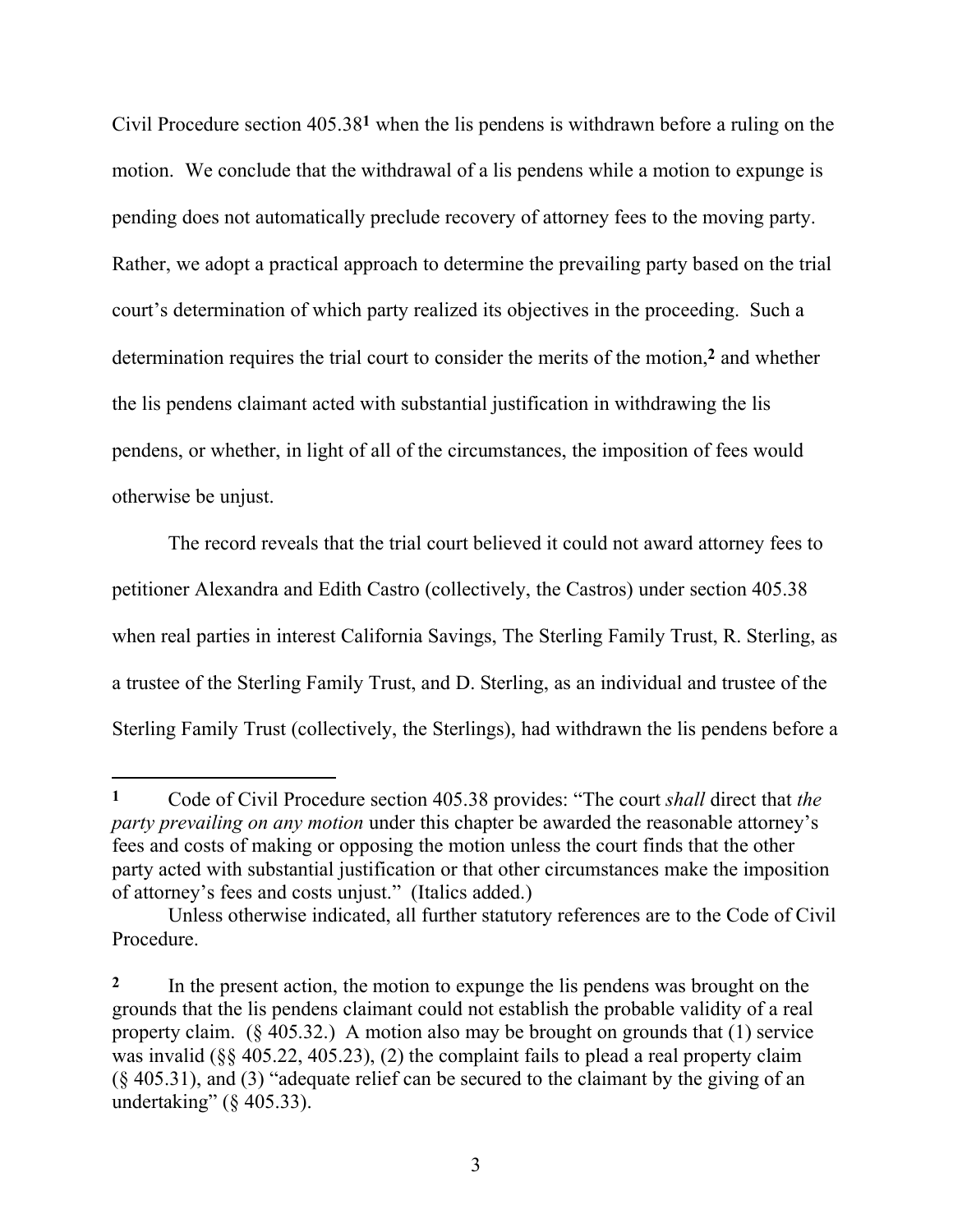ruling on the Castros' motion to expunge. We granted the Castros' writ petition to address the recoverability of attorney fees in such circumstances. We reject the inflexible rule applied by the trial court and instead adopt the practical approach described herein.**3**

# *FACTUAL AND PROCEDURAL BACKGROUND*

This attorney fees dispute arises from litigation involving a \$1 million residence in Beverly Hills (the property) in which the Castros hold title of record. The Castros claim the property was a gift, while the Sterlings claim it was a business investment between the parties to acquire, renovate, and market the property.**4**

The Sterlings filed a lawsuit against the Castros to restore title to the property.**5**

Because the complaint asserted a real property claim, the Sterlings also filed a notice of

 $\overline{a}$ 

**5** *The Sterling Family Trust, et al. v. Castro, et al.* (Super Ct. L.A. County, 2002, SC073666).

**<sup>3</sup>** After the parties argued the case and submitted it for decision by this court, counsel informed us that the parties had settled and had dismissed the entire action with prejudice. Because this appeal, however, involves an issue of continuing public interest that is likely to recur, we exercise our inherent discretion to resolve the attorney fees issue raised in the Castros' writ petition. (*Liberty Mut. Ins. Co. v. Fales* (1973) 8 Cal.3d 712, 715-716; *Rosales v. Thermex-Thermatron, Inc.* (1998) 67 Cal.App.4th 187, 191, fn. 1.) In light of the settlement and dismissal of this action, we discharge the alternative writ and dismiss the petition as moot. (*Beilenson v. Superior Court* (1996) 44 Cal.App.4th 944, 948-949, 956.)

**<sup>4</sup>** Our recitation of the facts does not require us to delve any deeper into the underlying factual dispute between the parties. We state only those facts that relate to the procedural posture of this case that led to the denial of the Castros' attorney fees motion.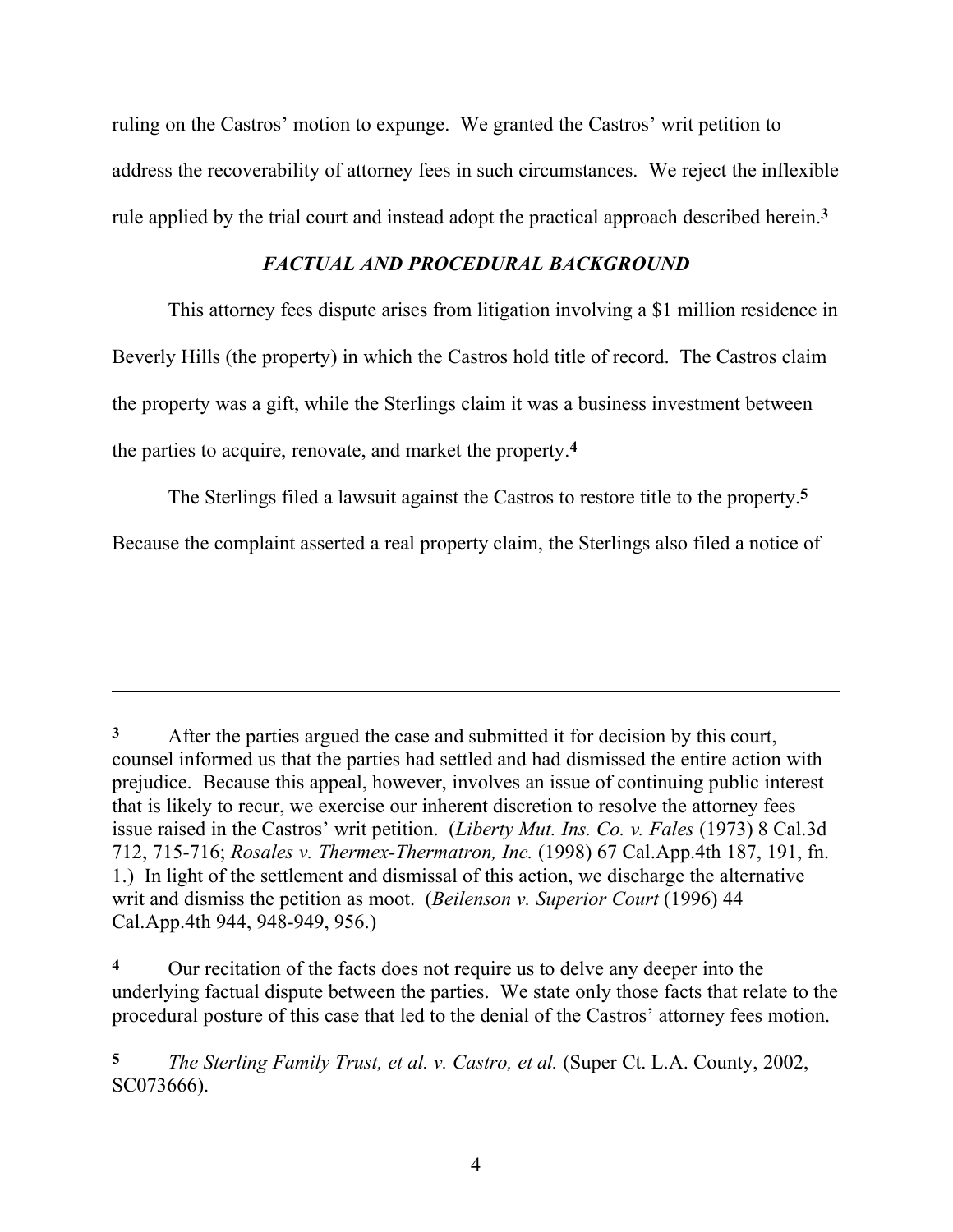pendency of action or lis pendens.**6** (§§ 405.4, 405.20, 405.24.) Three months later, after filing a first amended complaint, the Sterlings filed a second lis pendens on the property.**7**

The Castros filed a motion to expunge the first lis pendens (first motion), alternatively claiming the lis pendens was improperly recorded because (1) the amended complaint did not allege a real property claim (§ 405.31), and (2) the Sterlings could not establish the probable validity of any real property claim (§ 405.32). The trial court denied this initial motion on both grounds. First, it concluded that the Sterlings' amended complaint sought to quiet title in the property, which required recording a lis pendens (§ 761.010, subd. (b)). Second, the trial court concluded that the lis pendens was properly recorded because the Sterlings appeared to have asserted a real property claim. The trial court denied the Castros' motion for reconsideration.

After conducting further discovery, the Castros filed a motion to expunge the second lis pendens and any other lis pendens recorded on the property based on probable validity grounds (§ 405.32) (second motion). In this second motion, the Castros submitted additional documentary evidence and excerpts of the Sterling parties'

**<sup>6</sup>** A notice of lis pendens may be recorded by a party to an action asserting a real property claim, thereby giving constructive notice of the pendency of litigation affecting the property described in the notice. (§§ 405.20, 405.24; *Urez Corp. v. Superior Court* (1987) 190 Cal.App.3d 1141, 1144-1145.) Until the conclusion of the litigation or the expungement of the lis pendens, title to the property is clouded, preventing transfer of the property. (*BGJ Associates v. Superior Court* (1999) 75 Cal.App.4th 952, 966-967.)

The lis pendens was recorded on August 26, 2002, as instrument number 02- 1998612, in the office of the county recorder of the County of Los Angeles.

**<sup>7</sup>** This second lis pendens was recorded on November 21, 2002, as instrument number 02-2840435 in the office of the county recorder in the County of Los Angeles.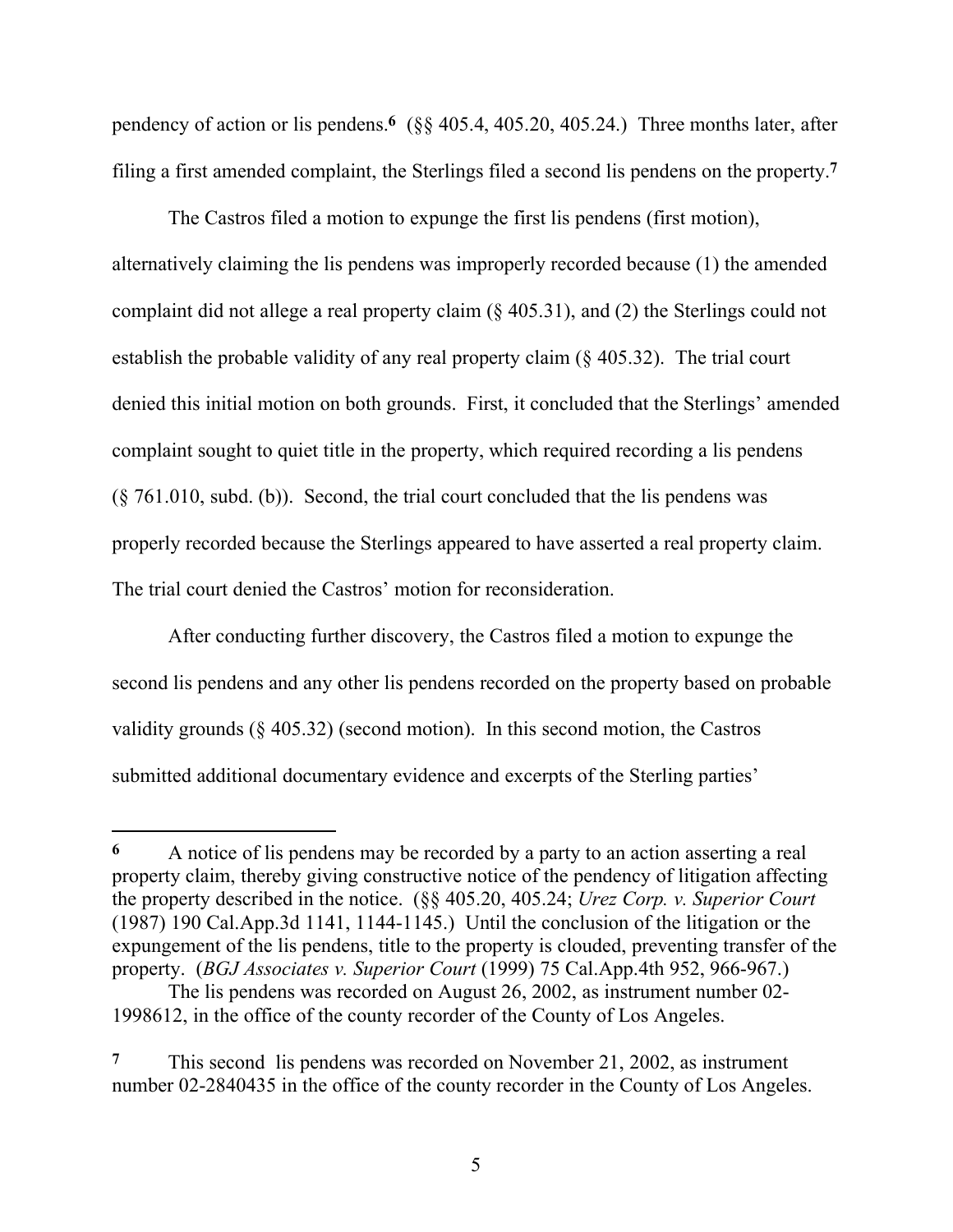depositions. The additional evidence supported the Castros' contention that the property had been a gift, not a business investment. The Castros' counsel submitted a declaration stating that the additional evidence had been obtained to attack the Sterling parties' declarations filed to oppose the first motion.

Before the hearing on the second motion, the Sterlings withdrew the second lis pendens recorded on the property. In its brief notifying the court of the withdrawal, the Sterlings stated that they withdrew the lis pendens because they were unable to complete meaningful discovery to oppose the second motion.

At the hearing on the second motion, the Castros informed the court that the Sterlings had only withdrawn one of the lis pendens. The Sterlings then agreed to withdraw the earlier recorded lis pendens. The Sterlings' counsel, who recorded the first lis pendens, represented to the court that the first lis pendens had not been withdrawn because of an oversight involving substitution of counsel. Since the Sterlings had agreed to withdraw the lis pendens, the trial court postponed ruling on the Castros' request for more than \$100,000 in attorney fees incurred in connection with filing the second motion.

One month later, the Sterlings recorded a third lis pendens on the property,**8** which the Castros moved to expunge (third motion). The case had been reassigned and a different trial court heard and granted the third motion, awarding the Castros fees as the prevailing party.

**<sup>8</sup>** The lis pendens was recorded on May 28, 2003, as instrument number 03- 1516421, in the office of the county recorder in the County of Los Angeles.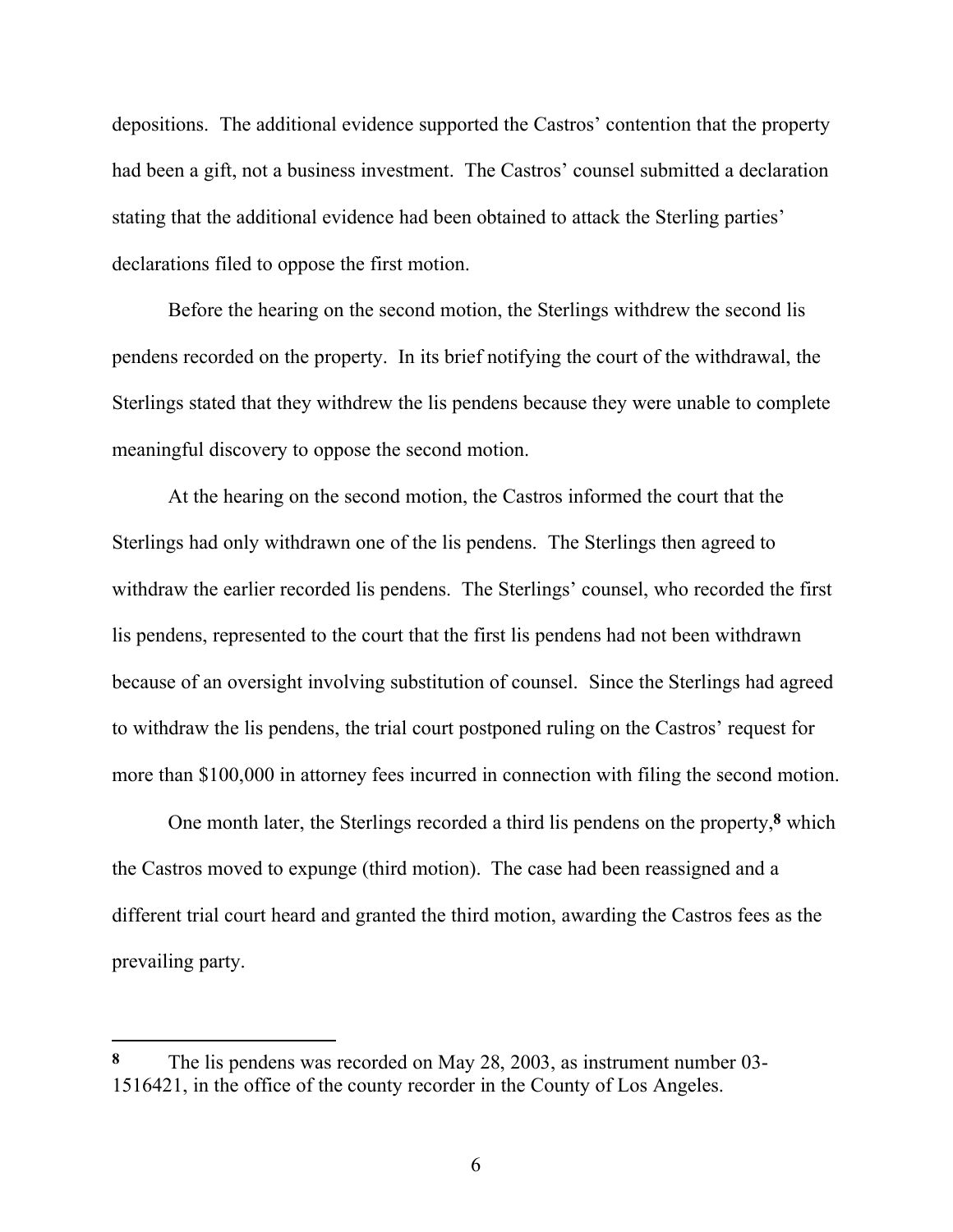The new trial court also heard and denied the Castros' request for \$116,657 in attorney fees incurred in bringing the second motion, concluding that the Castros were not the prevailing party under section 405.38. The trial court reasoned that, based on the statute, the Sterlings could withdraw the lis pendens prior to a court order expunging the lis pendens without incurring any obligation for statutory attorney fees and costs.**9**

The Castros filed the pending petition for a writ of mandate challenging the trial court's order denying their attorney fees incurred in bringing the second motion. They asked that we vacate the order and direct the trial court to grant their motion for attorney fees under section 405.38. We issued an order to show cause to address an issue of continuing interest: Whether a party moving to expunge an improperly recorded lis pendens is entitled to attorney fees as the prevailing party under section 405.38 when the lis pendens is withdrawn before a ruling on the motion.**10**

**<sup>9</sup>** The trial court set forth its reasons in a tentative decision, which it adopted as its final ruling. The trial court explained: "[T]he next issue is the motion for attorneys' fees pursuant to CCP 405.38, and this is where [the Castros] are requesting the amount of \$116,657 in fees and costs of 12,580 bucks in connection with the motion to expunge which was filed on April 4th. [ $\parallel$ ] Now, in that situation the Sterling parties withdrew the lis pendens, and the question would be, then, tentatively is whether [the Castros] were the prevailing parties so as to obtain those fees. [¶] I must say, I don't believe under 405.38 of the CCP that they were the prevailing party; therefore, it's my tentative to deny the motion for attorneys' fees pursuant to CCP 405.38 for that reason. *I just don't see how you can be considered the prevailing party if the – for whatever reason the lis pendens was withdrawn.*" (Italics added.)

The trial court's minute order denying attorney fees states: "The Court cannot make a determination that defendants were the prevailing party."

**<sup>10</sup>** Under section 405.39, the order denying the Castros their attorney fees is not an appealable order. The Castros, however, "may petition the proper reviewing court to review the order by writ of mandate." The Castros' timely filed such a petition.

At the outset, we deal with the Sterlings' argument that we lack jurisdiction to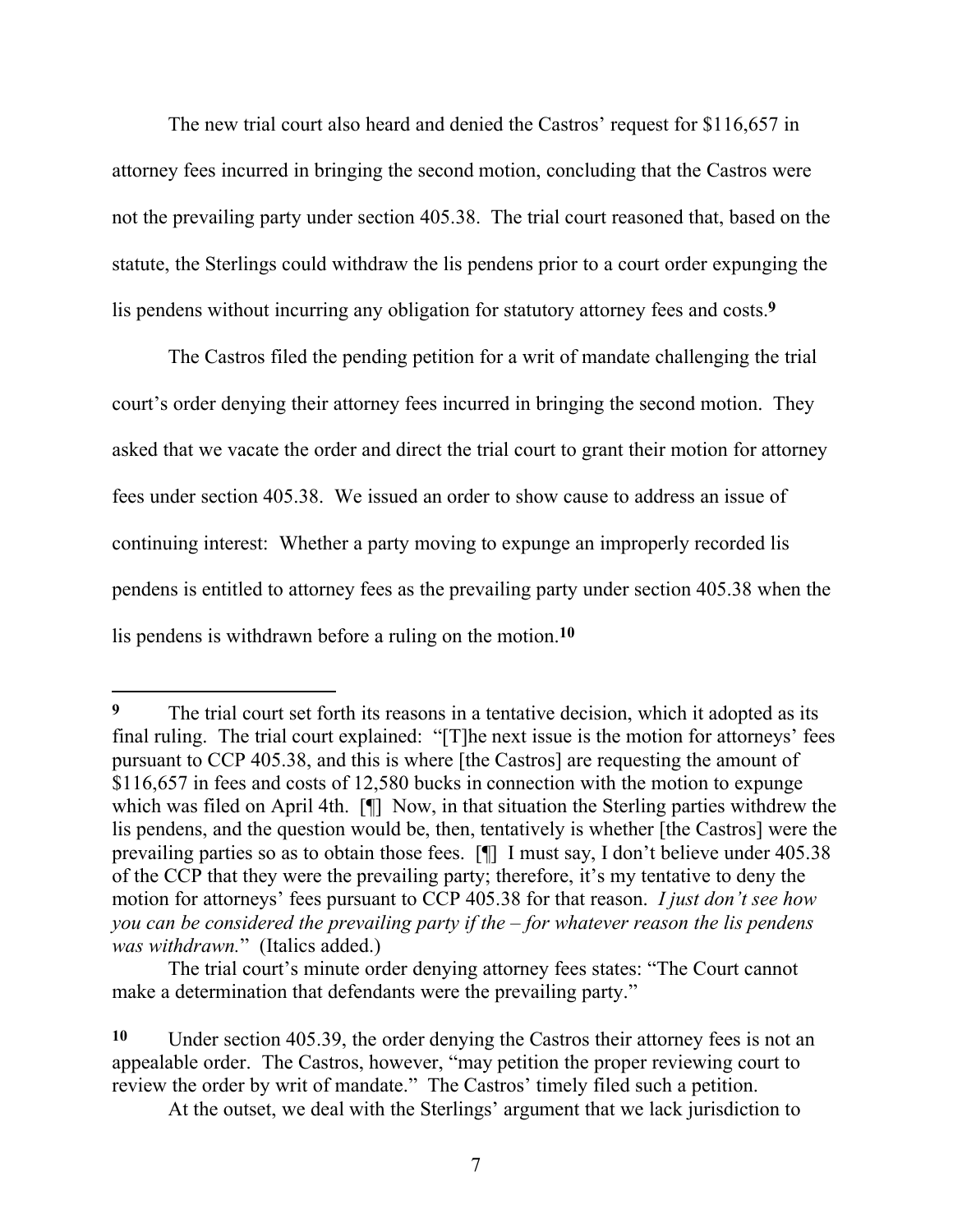#### *CONTENTIONS*

The Castros contend that the trial court erred in concluding that it could not award them attorney fees under section 405.38 as the prevailing party on their second motion because the lis pendens had been withdrawn before there was a ruling on that motion. They contend that the trial court should have used a practical approach to determine whether they were the prevailing party based on which party realized its objectives in the proceedings.

#### *DISCUSSION*

#### 1. *Standard of Review*

 $\overline{a}$ 

The Sterlings correctly point out that the propriety or amount of an attorney fees award is reviewed using the abuse of discretion standard. (See, e.g., *Gilbert v. National Enquirer, Inc.* (1997) 55 Cal.App.4th 1273, 1274.) Nevertheless, the interpretation of the

address the attorney fees issue raised in the writ petition. The Sterlings assert that the trial court lacked jurisdiction to hear the second motion because the Castros presented no new facts that could not have reasonably been discovered in connection with the first motion. Thus, according to the Sterlings, the second motion was the proverbial second bite of the apple. We reject this argument. Section 405.30 does not preclude a subsequent motion to expunge. Moreover, in the second motion the Castros presented newly obtained information from the Sterling parties' depositions, in addition to documentary evidence, that shed light on the viability of the Sterlings' real property claim. The Castros' second motion containing additional evidence is analogous to the additional evidence submitted in the second application for attachment in *Film Packages, Inc. v. Brandywine Film Productions, Ltd.* (1987) 193 Cal.App.3d 824, 829. In that case, the court concluded that the new evidence obtained during the deposition of the operative players shed new meaning on existing facts. The same is true here. The Castros' additional evidence was significant enough that the trial court that ruled on the third motion apparently believed the Castros and granted the motion, whereas previously another trial court had believed the Sterlings' declarations and denied the first motion.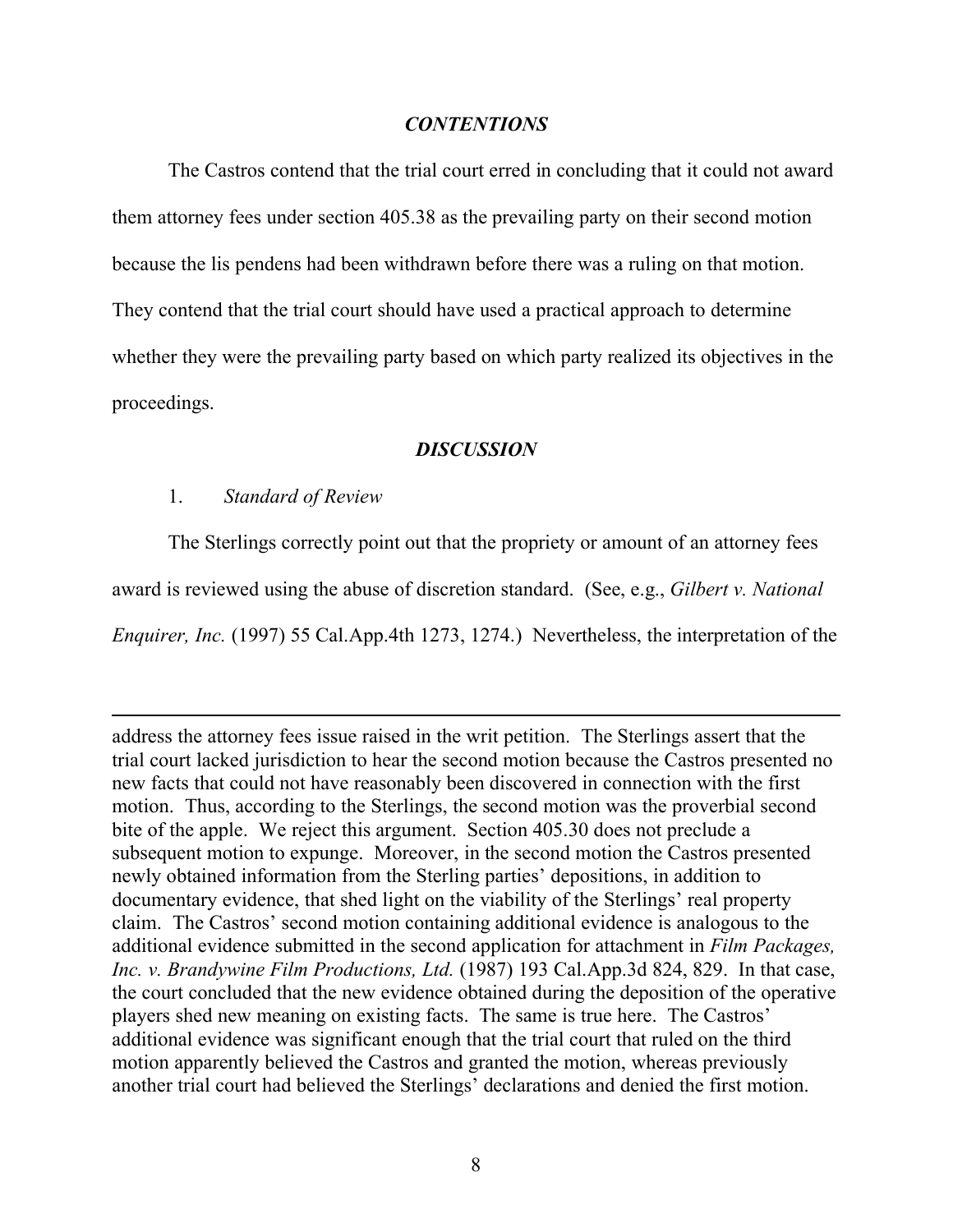term "prevailing party" under section 405.38 is a question of statutory construction that we review de novo. (*Carver v. Chevron U.S.A., Inc.* (2002) 97 Cal.App.4th 132, 142.)

### 2. *A Party Prevailing on a Motion to Expunge a Lis Pendens is Entitled to Attorney Fees*

A property owner can remove an improperly recorded lis pendens by bringing a motion to expunge, as the Castros did here, on the ground that the lis pendens claimant "has not established by a preponderance of the evidence the probable validity of the real property claim." (§§ 405.30, 405.32.)

Under section 405.38, a prevailing party on a motion to expunge a lis pendens is *entitled* to recover attorney fees. The statute provides: "The court *shall* direct that the *party prevailing on any motion* under this chapter be awarded the reasonable attorney's fees and costs of making or opposing the motion unless the court finds that the other party acted with substantial justification or that other circumstances make the imposition of attorney's fees and costs unjust." (§ 405.38, italics added.)

The attorney fees provision in the lis pendens statutes originally was enacted to control misuse of the lis pendens procedure. (*Trapasso v. Superior Court* (1977) 73 Cal.App.3d 561, 569-570.) In 1992, section 405.38 was revised to make an award of attorney fees mandatory unless the court found that the other party acted with substantial justification, or the imposition of fees and costs would be unjust. (See Code Com., 14 West's Ann. Code Civ. Proc. (2004 Supp.) foll. § 405.38, p. 255.)**11** The statute,

**<sup>11</sup>** The comments in both Deering's and West's Annotated California Codes reflect the Legislature's intent in enacting the amendments to the lis pendens statutes. (*BGJ Associates v. Superior Court*, *supra*, 75 Cal.App.4th at pp. 955-956.)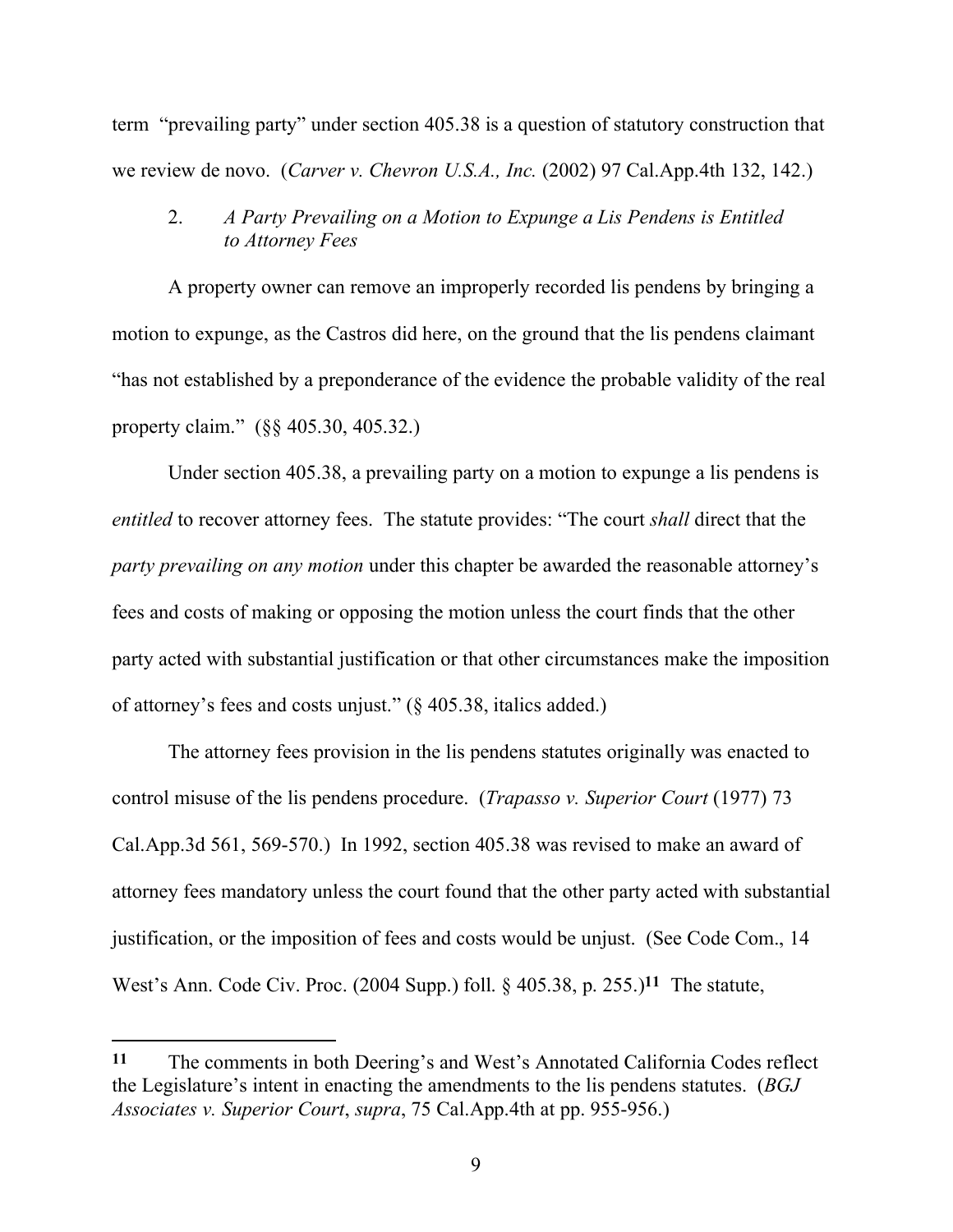however, does not define prevailing party. Moreover, we have found no case, nor have the parties cited a case, that has determined the meaning of "prevailing party" under section 405.38 when a lis pendens has been withdrawn prior to a ruling on a motion to expunge.

#### 3. *The Practical Approach To Determine Prevailing Party*

Because section 405.38 does not define prevailing party, the Castros ask that we reject a rigid interpretation of that term and instead determine prevailing party based on which party succeeded on a practical level. (Cf. *Heather Farms Homeowners Assn. v. Robinson* (1994) 21 Cal.App.4th 1568, 1571-1574.) This practical approach has been adopted to determine the prevailing party for purposes of awarding attorney fees in a pretrial voluntary dismissal case asserting tort claims when the contractual term "prevailing party" was undefined (*Santisas v. Goodin* (1998) 17 Cal.4th 599, 622 (*Santisas*)) and when, as here, an attorney fees statute does not define prevailing party (*Galan v. Wolfriver Holding Corp.* (2000) 80 Cal.App.4th 1124, 1127-1130; *Gilbert v. National Enquirer, Inc.*, *supra*, 55 Cal.App.4th at pp. 1276-1277; *Heather Farms*, *supra*, at pp. 1571-1574; see also *Damian v. Tamondong* (1998) 65 Cal.App.4th 1115, 1128- 1130).**12** The practical approach also has been applied to determine the prevailing party for purposes of awarding attorney fees on a special motion to strike under the SLAPP

**<sup>12</sup>** Of course, where the statute defines prevailing party, there is no need to adopt a practical approach. (See, e.g., section 1032, subd. (a) $\overline{(4)}$  [defining prevailing party as, among other things, a "defendant in whose favor a dismissal is entered . . . ."]; Civil Code section 1717, subdivision (b)(2) ["Where an action has been voluntarily dismissed or dismissed pursuant to a settlement of the case, there shall be no prevailing party for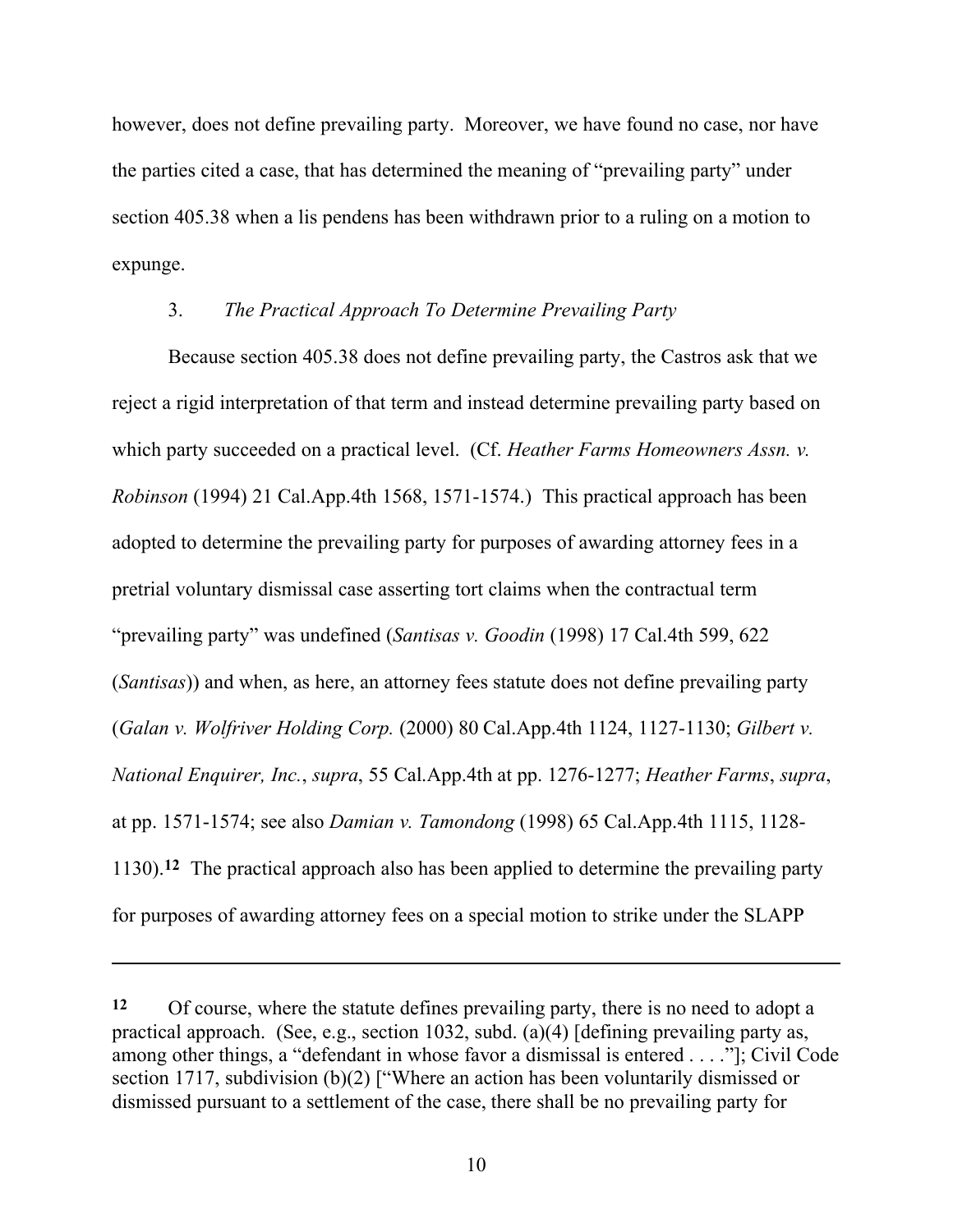statute (strategic lawsuit against public participation; § 425.16, subd. (c)), when the complaint is dismissed before a ruling on the motion. (*Coltrain v. Shewalter* (1998) 66 Cal.App.4th 94, 107 (*Coltrain*).)

## a. *The Practical Approach to Construe "Prevailing Party" Has Been Applied in Pretrial Voluntary Dismissal Cases*

Under the practical approach, the court determines the prevailing party by analyzing which party realized its litigation objectives. In *Santisas*, *supra*, 17 Cal.4th 599, our Supreme Court adopted this approach when considering a request by the defendants for attorney fees under a contractual attorney fees provision following the voluntary dismissal of the plaintiffs' complaint. The *Santisas* plaintiffs asserted both contract and tort causes of action, arising from alleged defects in a home they purchased from the Goodins. (*Id*. at p. 603.) The real estate purchase agreement contained an attorney fees clause that entitled the prevailing party to recover attorney fees in any legal action "arising out of the execution of the agreement." (*Ibid*.) After conducting discovery, the plaintiffs voluntarily dismissed the action with prejudice. Pursuant to the agreement, the defendants moved to recover attorney fees. The trial court awarded attorney fees, and the Court of Appeal affirmed. (*Id*. at p. 603-604.)

The *Santisas* court concluded that while the defendants could not be the prevailing party on the contract claims under Civil Code section 1717, the defendants could be the prevailing parties on the tort claims under the agreement and under sections 1032 and 1033.5, subdivision (a)(10). (*Santisas*, *supra*, 17 Cal.4th at pp. 614-623.) While

purposes of this section."].)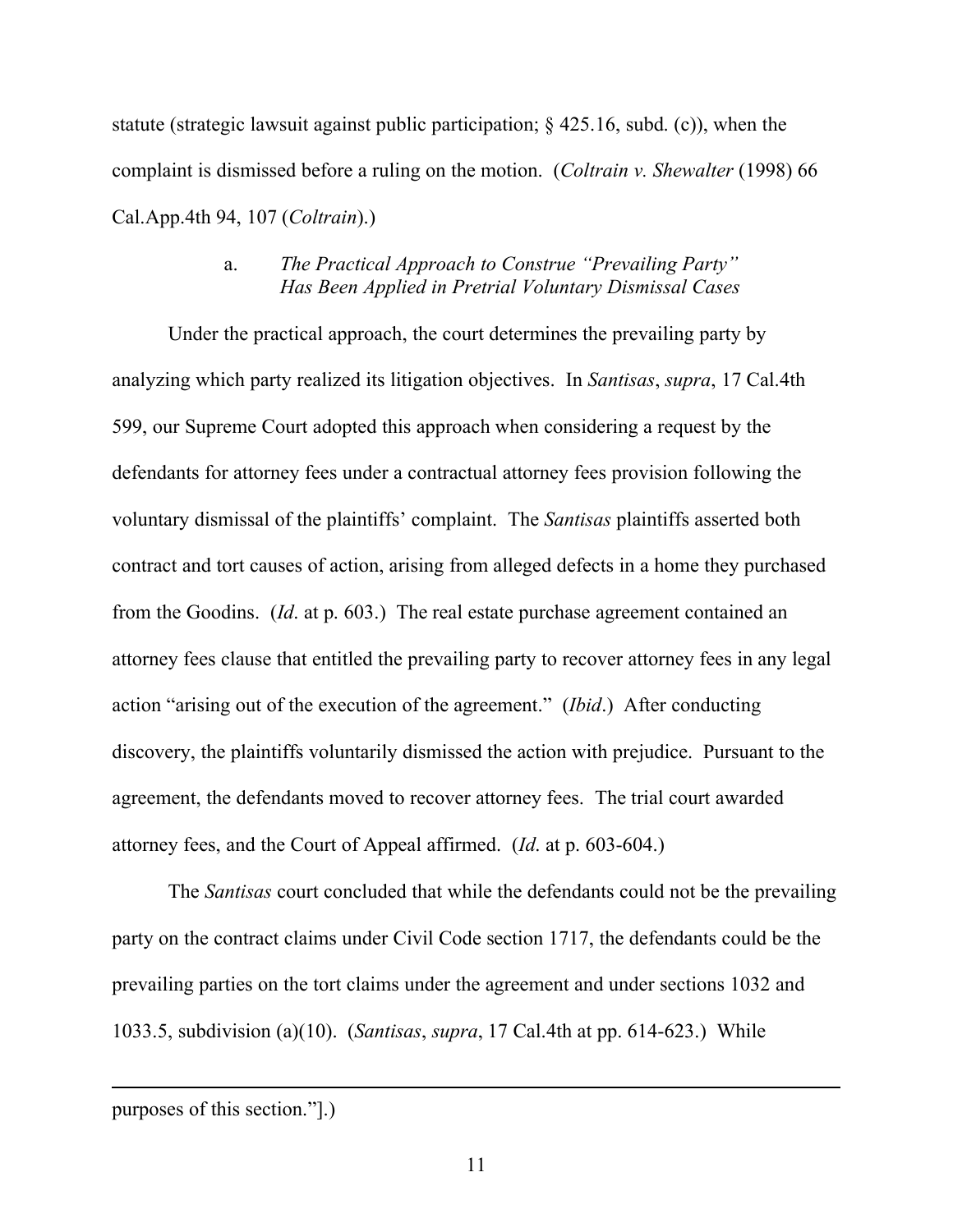recognizing that attorney fees should not be awarded automatically, the *Santisas* court rejected an inflexible rule denying contractual attorney fees on tort or noncontract claims in all voluntary pretrial dismissal cases. (*Id*. at pp. 621-622.) "Rather, a court may determine whether there is a prevailing party, and if so which party meets that definition, by examining the terms of the contract at issue. . . . If, as here, the contract allows the prevailing party to recover attorney fees but does not define 'prevailing party' or expressly either authorize or bar recovery of attorney fees in the event an action is dismissed, a court may base its attorney fees decision on a pragmatic definition of the extent to which each party has realized its litigation objectives, whether by judgment, settlement, or otherwise. [Citation.]." (*Id*. at p. 622.) In assessing litigation success, *Hsu v. Abbara* (1995) 9 Cal.4th 863, 877 instructs: "[C]ourts should respect substance rather than form, and to this extent should be guided by 'equitable considerations.' For example, a party who is denied direct relief on a claim may nonetheless be found to be a prevailing party if it is clear that the party has otherwise achieved its main litigation objective. [Citations.]"

Courts construing statutes that contain attorney fees provisions that do not define the term "prevailing party," also have adopted this practical approach to determine the recoverability of attorney fees in pretrial voluntary dismissal cases. (See, e.g., *Galan v. Wolfriver Holding Corp.*, *supra*, 80 Cal.App.4th at pp. 1127-1130 [Civil Code section 1942.4 action against a landlord for substandard housing, which entitled the prevailing party to attorney fees]; *Gilbert v. National Enquirer, Inc.*, *supra*, 55 Cal.App.4th at p. 276-1277 [commercial appropriation action based on Civil Code section 3344,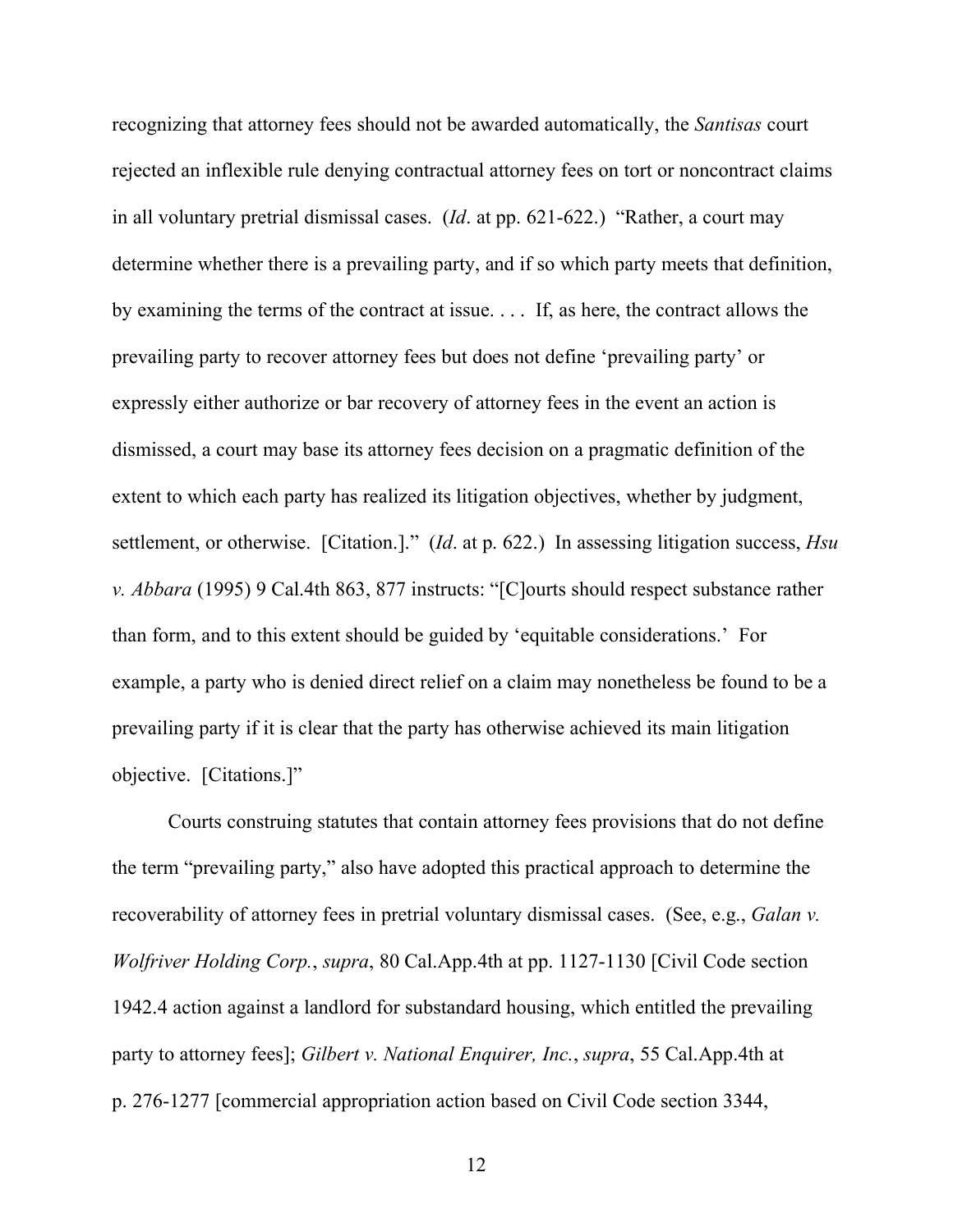subdivision (a), which provides that the prevailing party shall be entitled to attorney's fees and costs]; *Heather Farms Homeowners Assn. v. Robinson*, *supra*, 21 Cal.App.4th at pp. 1571-1574 [Civil Code section 1354, subdivision (f), which provides that in an action to enforce condominium conditions, covenants, and restrictions, "the prevailing party shall be awarded reasonable attorney's fees and costs."].) In these cases, like *Santisas*, the determination to award attorney fees was based on whether the party seeking attorney fees had achieved its main litigation objective. (*Galan*, *supra*, at pp. 1129-1130; *Gilbert*, *supra*, at pp. 1277-1278; *Heather Farms*, *supra*, at pp. 1574-1575.)

# b. *Coltrain Adopted the Practical Approach to Construe "Prevailing Party" Following the Dismissal of an Action While a Special Motion to Strike was Pending*

*Coltrain*, *supra*, 66 Cal.App.4th 94, adopted the practical approach to determine the recoverability of attorney fees under the SLAPP statute when the plaintiffs dismissed their lawsuit while a special motion to strike was pending. In that case, the Coltrains filed a complaint in superior court against their neighbors. (*Id*. at p. 99.) The neighbors had filed a nuisance abatement action in small claims court against the Coltrains. The neighbors contended that the Coltrains' action was a SLAPP suit and filed a special motion to strike the Coltrains' complaint. (*Id*. at p. 100.) While the motion was pending, the Coltrains voluntarily dismissed their complaint. The neighbors, however, sought to recover their attorney fees incurred in connection with the filing of their special motion to strike. (*Ibid*.) The trial court awarded the neighbors their attorney fees. The trial court reasoned that the term "prevailing party" as used in section 425.16, subdivision (c), did not require a judicial determination that the neighbors had succeeded on the motion.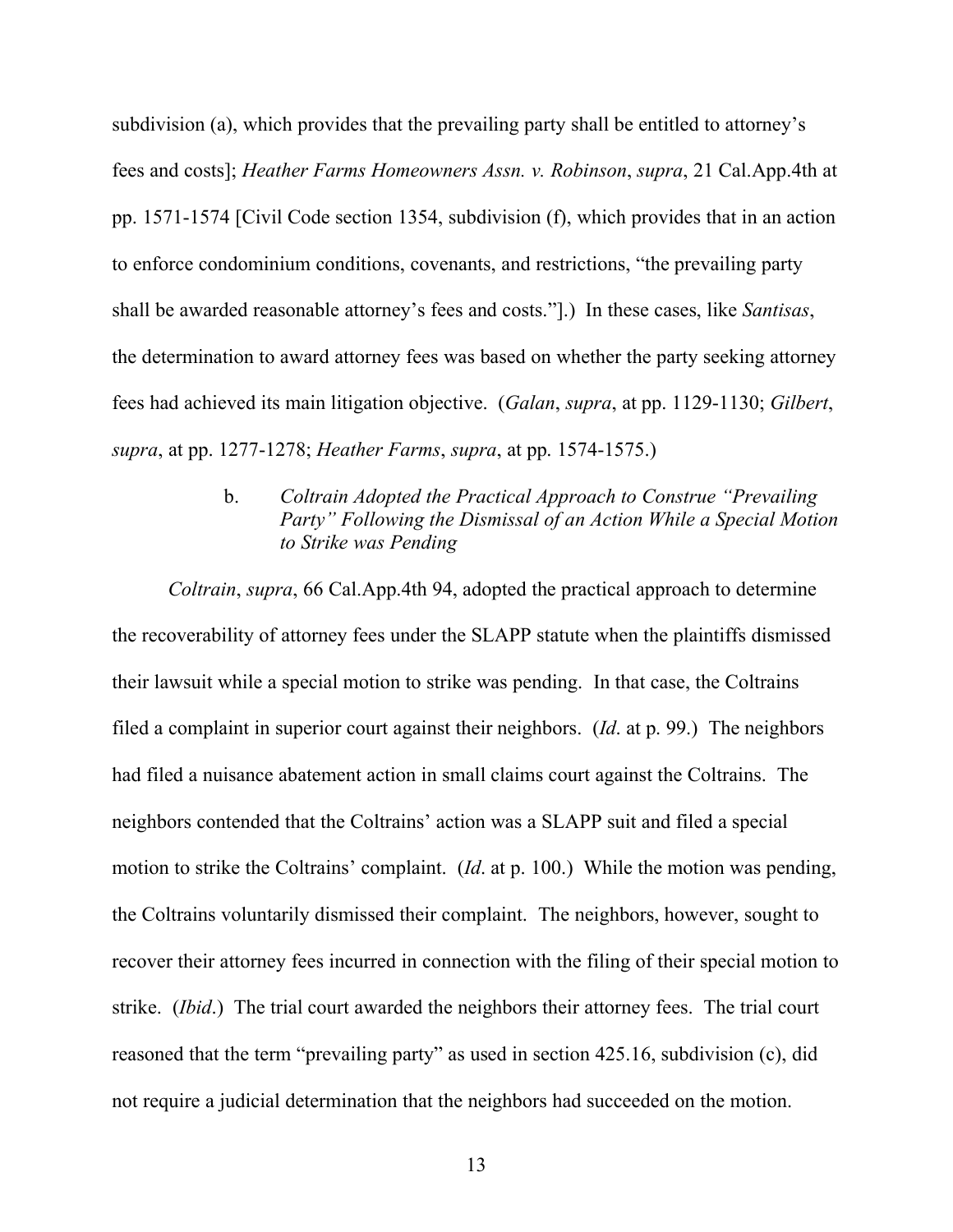Instead, the trial court imported the definition of prevailing party from section 1032, subdivision (a)(4), and concluded that because the Coltrains dismissed their lawsuit, the neighbors were the prevailing party. (*Id*. at p. 101.)

The *Coltrain* court concluded that the trial court had reached the correct result, but did so on a different analytical basis. It rejected the trial court's reliance on section 1032, subdivision (a)(4), and instead adopted a practical approach to determine the prevailing party on the special motion to strike. Under this approach, the "trial court has discretion to determine whether the defendant is the prevailing party for purposes of attorney's fees under Code of Civil Procedure section 425.16, subdivision (c)." (*Coltrain*, *supra*, 66 Cal.App.4th at p. 107.) Consistent with *Santisas*, *supra*, 17 Cal.4th at p. 622, the *Coltrain* court reasoned that "[i]n making that determination, the critical issue is which party realized its objectives in the litigation. Since the defendant's goal is to make the plaintiff go away with its tail between its legs, ordinarily the prevailing party will be the defendant. The plaintiff, however, may try to show it actually dismissed because it had substantially achieved its goals through a settlement or other means, because the defendant was insolvent, or for other reasons unrelated to the probability of success on the merits." (*Coltrain*, *supra*, at p. 107.) The court recognized that "regardless of whether the action is a SLAPP suit or not, the plaintiff may have good faith reasons for the dismissal that have nothing to do with oppressing the defendant or avoiding liability for attorney's fees." (*Ibid*.)

In *Liu v. Moore* (1999) 69 Cal.App.4th 745, 751-753, we rejected any suggestion that *Coltrain*, *supra*, 66 Cal.App.4th at p. 107, created a presumption that when an action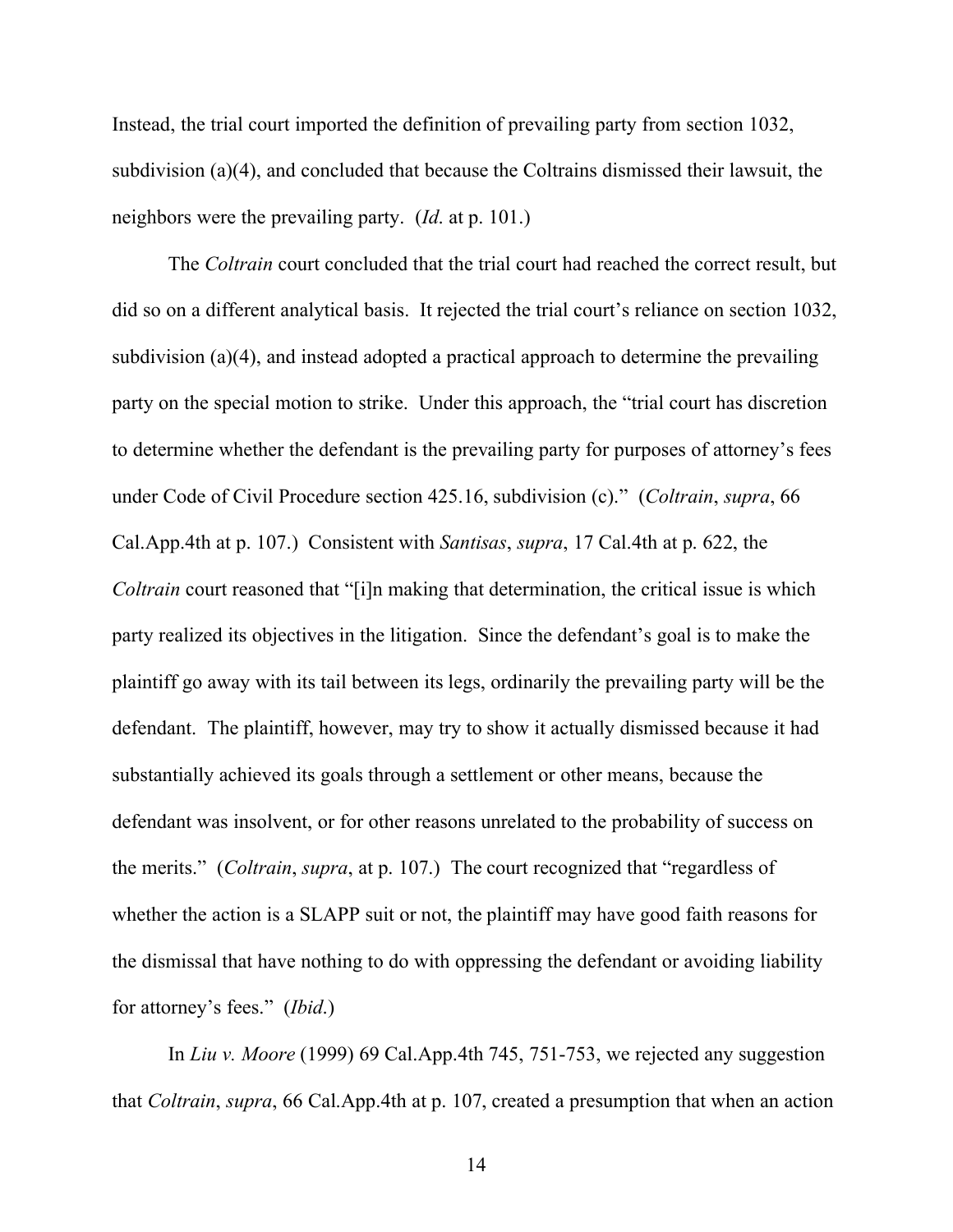is dismissed, the defendant and moving party on a motion to strike under section 425.16, is the prevailing party. Instead, we concluded that notwithstanding the dismissal of the action, in order to award fees to the defendant, the trial court must determine the merits of the pending motion to strike and conclude that the plaintiff's action was a SLAPP suit. (*Liu*, *supra*, at p. 752.) Thereafter, the trial court could consider any evidence to show a good faith reason for dismissal. To hold otherwise, we reasoned, would have "(1) depriv[ed] a true SLAPP defendant of statutorily authorized fees, or (2) entitl[ed] a defendant to such relief in a non-SLAPP action which was dismissed by the plaintiff for entirely legitimate reasons." (*Id*. at pp. 752-753; see also *Pfeiffer Venice Properties v. Bernard* (2002) 101 Cal.App.4th 211, 217-219.)

We recognize, as did the *Coltrain* court, that the dismissal of a complaint after the filing of a special motion to strike is akin to a pretrial voluntary dismissal. (*Coltrain*, *supra*, 66 Cal.App.4th at p. 106.) By contrast, a motion to expunge does not end the litigation but simply removes the encumbrance on the property as the underlying litigation moves forward. Nevertheless, the withdrawal of an improperly recorded lis pendens, while a motion to expunge is pending, achieves the litigation objectives of the moving party by removing the cloud on the title and permitting the property's transfer. The moving party thus has obtained the relief that the trial court would have granted had it ruled on the motion. That is not to say, however, that statutory fees under section 405.38 are automatically awarded, *only that statutory fees should not automatically be denied*. Thus, just as in the case of a special motion to strike under section 425.16,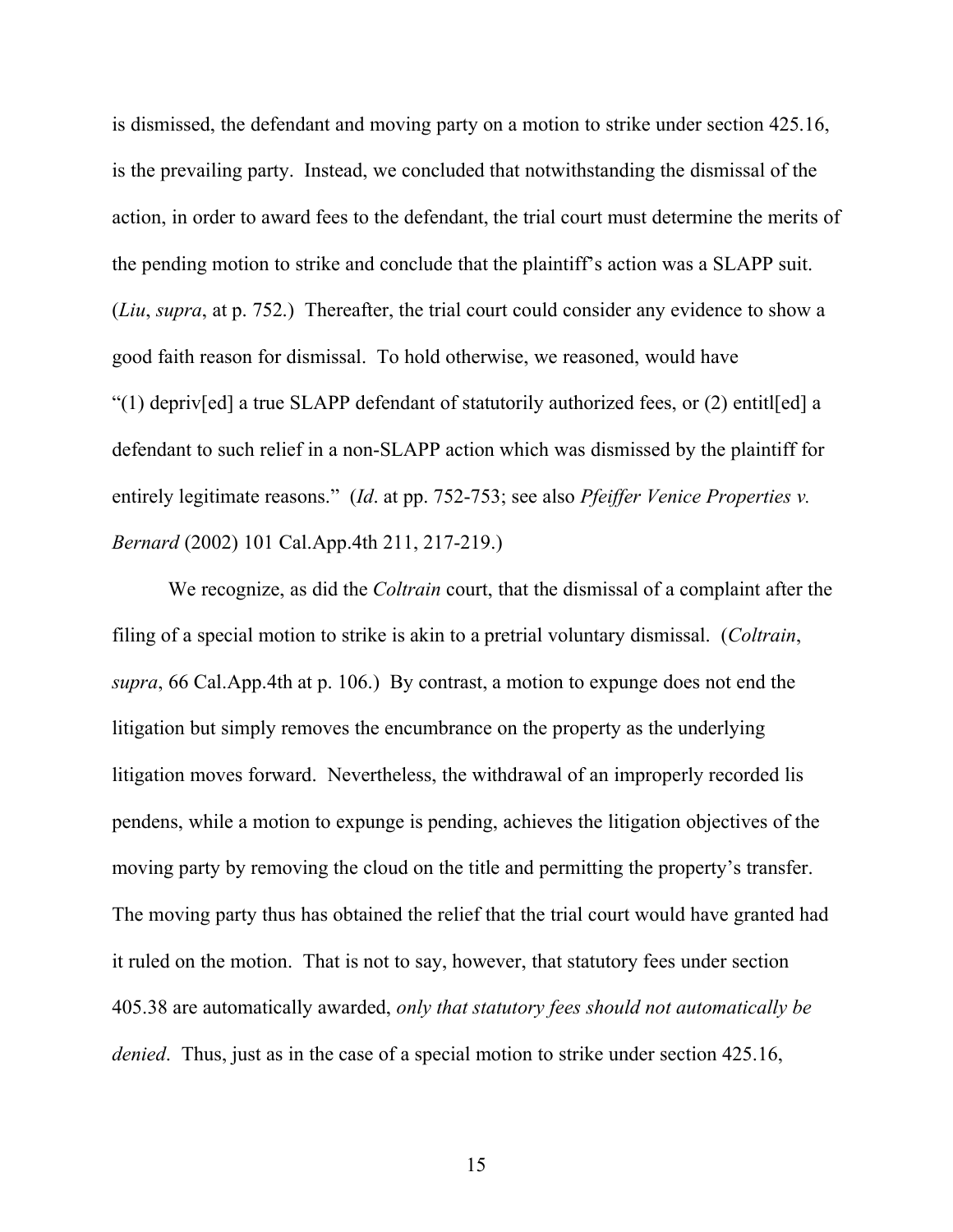notwithstanding the withdrawal of the lis pendens, in order to award statutory attorney fees to the moving party, the trial court must determine the merits of the pending motion.

We believe this approach is consistent with the stated legislative purpose behind the mandatory attorney fees provision in section 405.38. As noted above, the attorney fees provision was enacted to control the misuse of the lis pendens procedure. "[T]he recording of a lis pendens is sometimes made not to prevent conveyance of property that is the subject of the lawsuit, but to coerce an opponent to settle regardless of the merits. [Citation.]" (*Hilberg v. Superior Court* (1989) 215 Cal.App.3d 539, 542.) A rule that automatically excludes recovery of attorney fees if a lis pendens is withdrawn while a motion to expunge is pending would permit the continued abuse of the lis pendens procedure by enabling the claimant to improperly record a lis pendens to coerce a settlement with little risk. If the lis pendens claimant does not achieve a settlement, by withdrawing the improperly recorded lis pendens, the claimant suffers no adverse consequences. The moving party, however, will have incurred the expense of preparing and filing the motion, and then be denied its right to obtain statutory attorney fees irrespective of the merits of the motion to expunge. Such a result would be unfair, unjust, and inconsistent with the very purpose section 405.38 was enacted to serve.

We must emphasize, however, that these policy reasons do not support a rule that would automatically *entitle* a moving party to attorney fees when a lis pendens is withdrawn while a motion to expunge is pending. There may be reasons for the withdrawal of the lis pendens that are unrelated to the merits of the motion. In addition, there might be other facts and circumstances that have nothing to do with the lis pendens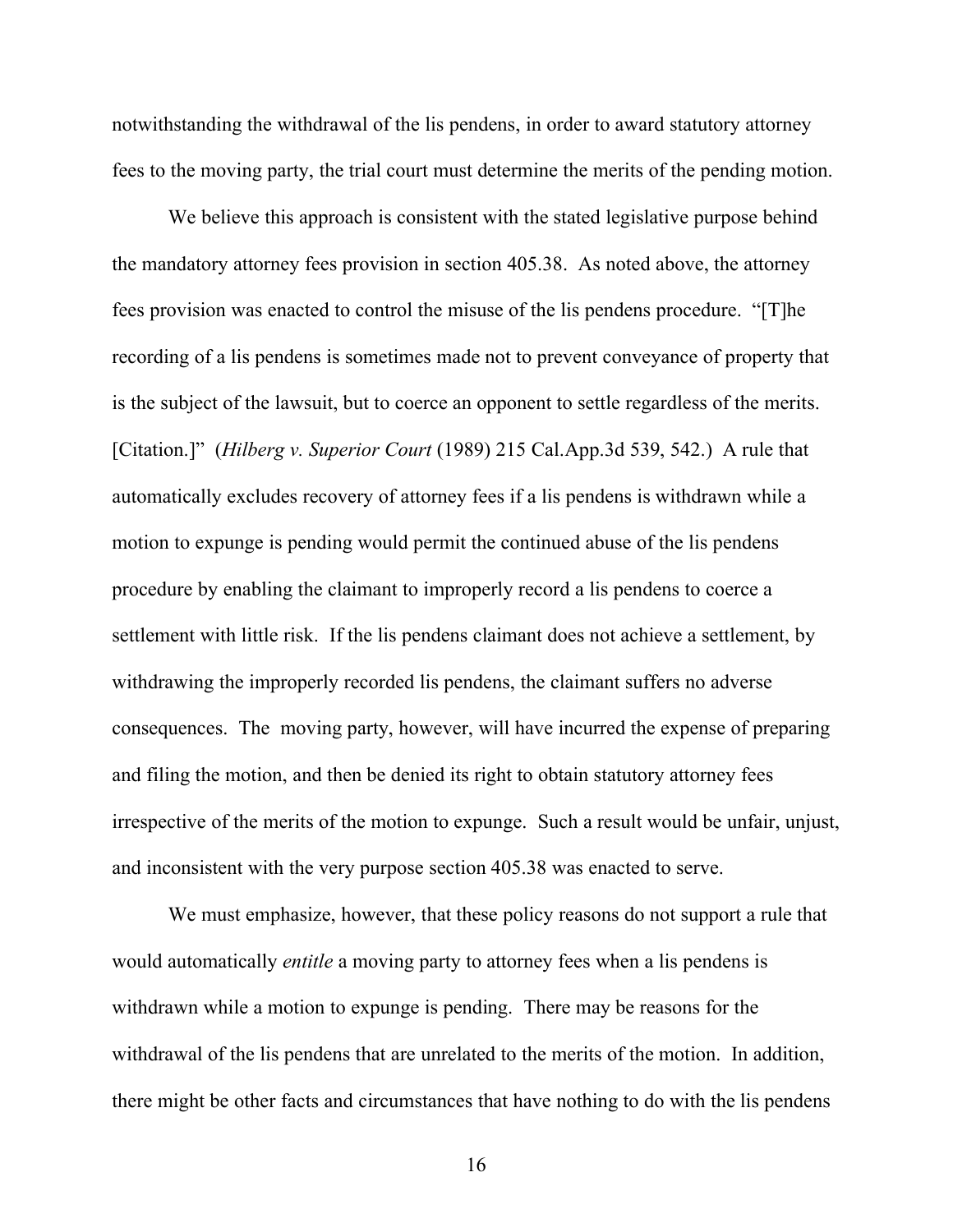claimant avoiding liability for attorney fees. Thus, the withdrawal of a lis pendens while a motion to expunge is pending neither automatically precludes a court from awarding the moving party attorney fees and costs, nor automatically requires an award of attorney fees and costs, under section 405.38.

4. *The Practical Approach to Determine "Prevailing Party" When a Lis Pendens is Withdrawn Requires an Evaluation of the Merits of the Motion to Expunge*

Because section 405.38 does not define prevailing party or expressly authorize or bar recovery of attorney fees in the event the lis pendens is withdrawn before a ruling on a motion to expunge, we adopt the practical approach to determine the prevailing party for purposes of awarding attorney fees. Under the practical approach, a trial court must determine whether the moving party is the prevailing party under section 405.38 by analyzing the extent to which each party has realized its litigation objectives. To determine litigation objectives, it is not enough simply to consider that the lis pendens has been withdrawn; the court must consider and decide whether the moving party would have prevailed on the motion. Where, as here, the motion to expunge is brought under section 405.32, the court must determine the probable validity of the lis pendens claimant's real property claim. On this issue, the lis pendens claimant has the burden of proof. (§ 405.32.) The lis pendens claimant must establish the probable validity of the claim by a preponderance of evidence. (*Id*.) As we have previously stated, there can be no presumption that the moving party is a prevailing party simply because the lis pendens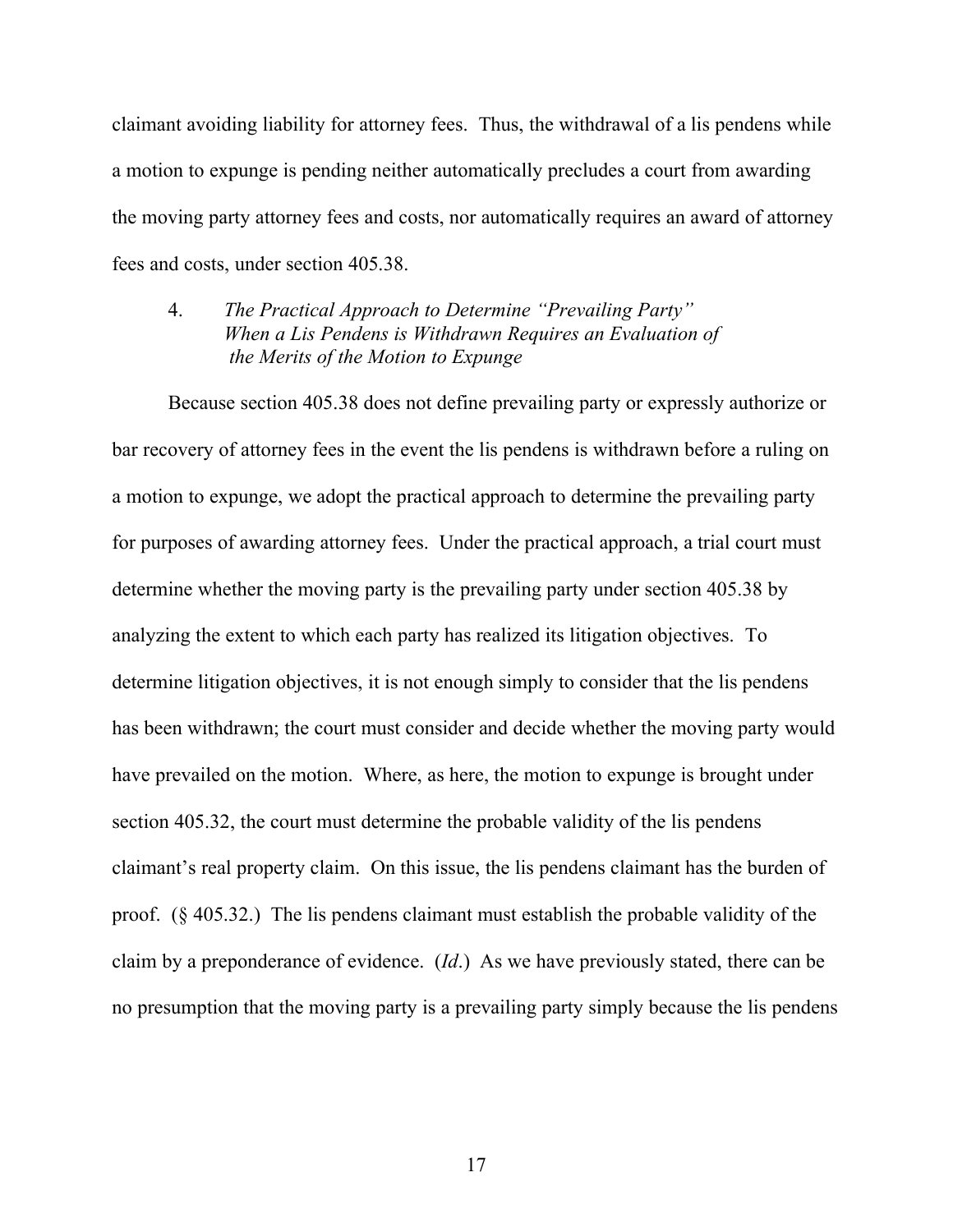has been withdrawn prior to a ruling on the motion. Such a presumption would ignore the discretionary language of section 405.38.**13**

Even after the merits of the expungement motion are determined in favor of the moving party, there may nonetheless be facts and circumstances militating against imposing attorney fees and costs on the lis pendens claimant. The trial court must consider whether the withdrawal of the lis pendens was for reasons unrelated to the merits of the motion. For example, the lis pendens claimant may have achieved its goals through settlement or other means. In addition, the trial court has the discretion to consider whether, in light of all the circumstances, the imposition of fees would otherwise be unjust.

Until a court determines all of these issues, the moving party is not entitled to its attorney fees and costs under section 405.38. If such a judicial determination were not first obtained, it could have the effect of either depriving a moving party likely to succeed on a motion to expunge statutorily authorized attorney fees, or entitling the moving party to attorney fees in an action where the lis pendens was withdrawn for entirely legitimate reasons. In either situation, the purpose of the statute's remedial provision to "mitigate

**<sup>13</sup>** The discretionary language in section 405.38 is similar to the discretionary standard for awarding discovery sanctions. For example, section 2030, subdivision (l), provides in pertinent part: "The court shall impose a monetary sanction under Section 2023 against any party, person, or attorney who unsuccessfully makes or opposes a motion to compel a further response to interrogatories, *unless it finds that the one subject to the sanction acted with substantial justification or that other circumstances make the imposition of the sanctions unjust*." (Italics added.) This discretion enables the trial court to award discovery sanctions even though no opposition to the motion was filed, or opposition to the motion was withdrawn, or the requested discovery was provided to the moving party after the motion was filed. (Cal. Rules of Court, rule 341.)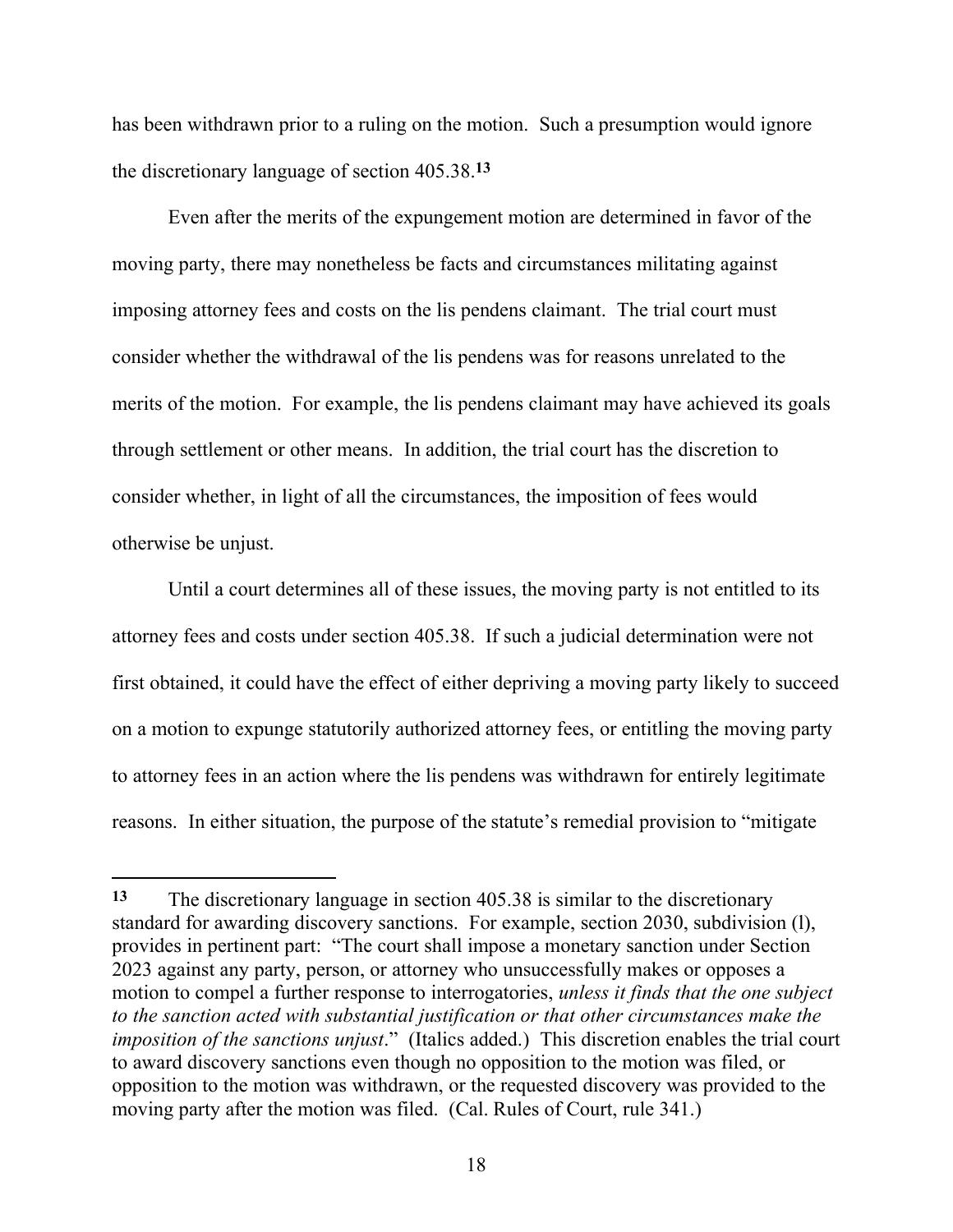against and control misuse of the lis pendens procedure," would be frustrated. (*Trapasso v. Superior Court*, *supra*, 73 Cal.App.3d at p. 569.)

The Sterlings contend that the practical approach that we adopt here is flawed for two reasons. We reject them both. First, they contend that such an approach would result in a "mini-trial on the merits," wasting scarce judicial resources to try the merits of motions when a party has withdrawn a lis pendens for reasons unrelated to the merits. This argument is based on language in *International Industries, Inc. v. Olen* (1978) 21 Cal.3d 218, 224-225, which set forth this reason as a basis for adopting an inflexible rule denying contractually based attorney fees in pretrial voluntary dismissal cases. While the *Santisas* court did not question the reasoning in *Olen*, it rejected such an "inflexible rule" in other contexts that would have the effect of automatically denying attorney fees when an action is voluntarily dismissed. (*Santisas*, *supra*, 17 Cal.4th at p. 621-622.) We also here reject such an inflexible rule to determine attorney fees under section 405.38 when a lis pendens is withdrawn before a ruling on a motion to expunge. As stated, to do so would deny a moving party likely to succeed on the motion statutory attorney fees and condone misuse of the lis pendens procedure. As we have already emphasized, this would be contrary to the stated purpose of section 405.38.

Second, we reject the Sterlings' argument that when a lis pendens is withdrawn, the party seeking expungement does not achieve its litigation objectives. The Sterlings point out that the withdrawal of a lis pendens is not the same as an expungement order. Unlike an order expunging a lis pendens, when a lis pendens is withdrawn, the claimant is free to record another lis pendens. (§ 405.36.) As we have stated, in order to recover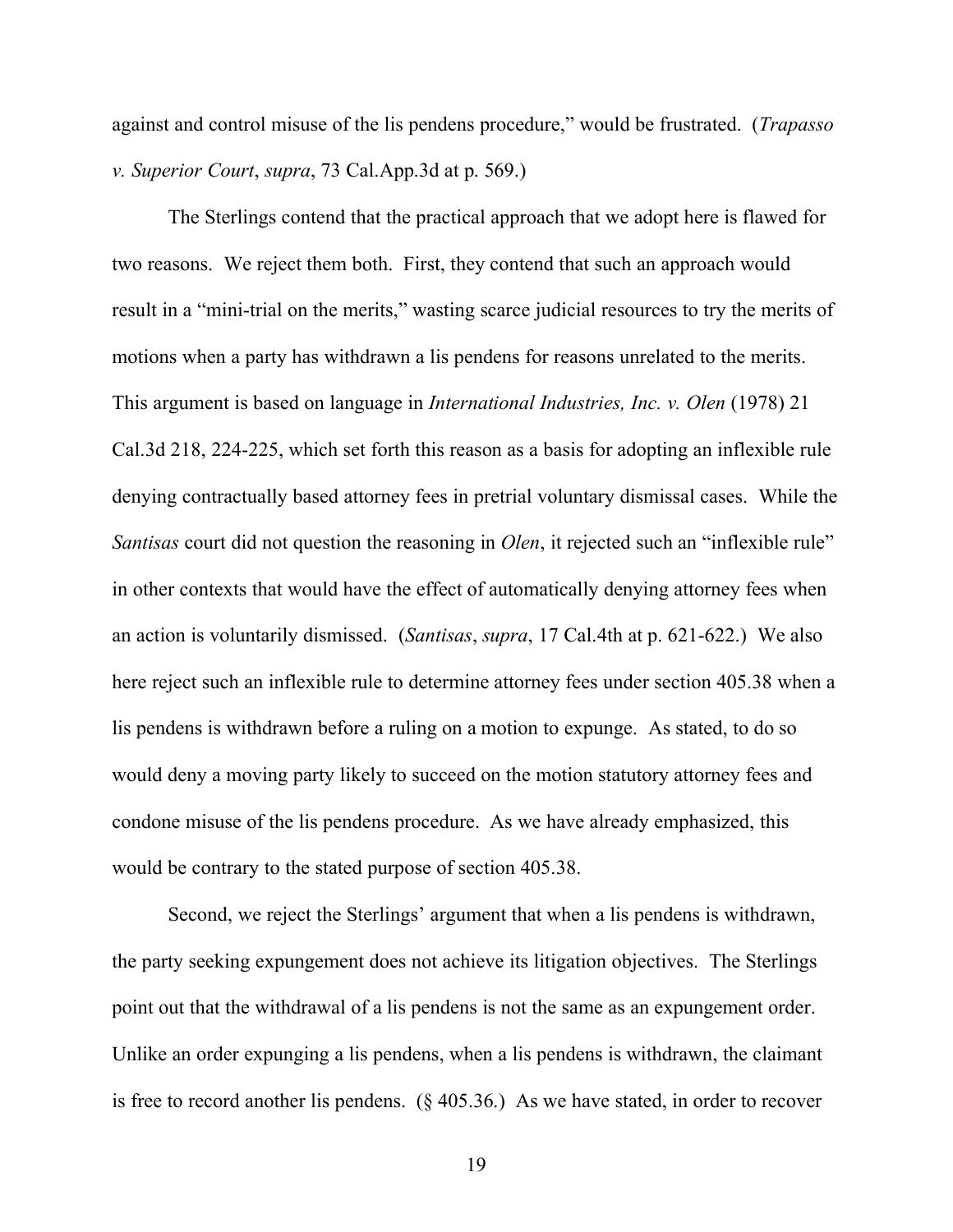attorney fees, the trial court must determine whether the moving party would have succeeded on the motion to expunge. If the court determines that the expungement motion was meritorious, such a determination would necessarily mean, in the factual context before us, that the lis pendens claimant could not establish a real property claim (§ 405.32) and the lis pendens had been improperly recorded. Rejecting form over substance, the moving party would have achieved its main litigation objective, that is, to remove the cloud on the title and permit transfer of the property, even though it had not secured the right to prevent the recording of subsequent lis pendens. If the court thereafter determines that no conduct justified withdrawal, then the moving party should not be deprived of its attorney fees. To deny attorney fees under these circumstances would condone abuse of the lis pendens procedure by permitting withdrawal solely to avoid attorney fees.

In sum, when a lis pendens is withdrawn while a motion to expunge is pending, the moving party is not automatically entitled to attorney fees, nor automatically denied attorney fees, under section 405.38. Instead, based on the practical approach we adopt here, the trial court has the discretion to award attorney fees based on a determination of which party would have prevailed on the motion, and whether the lis pendens claimant acted with substantial justification in withdrawing the lis pendens, or whether, in light of all of the circumstances, the imposition of fees would otherwise be unjust.